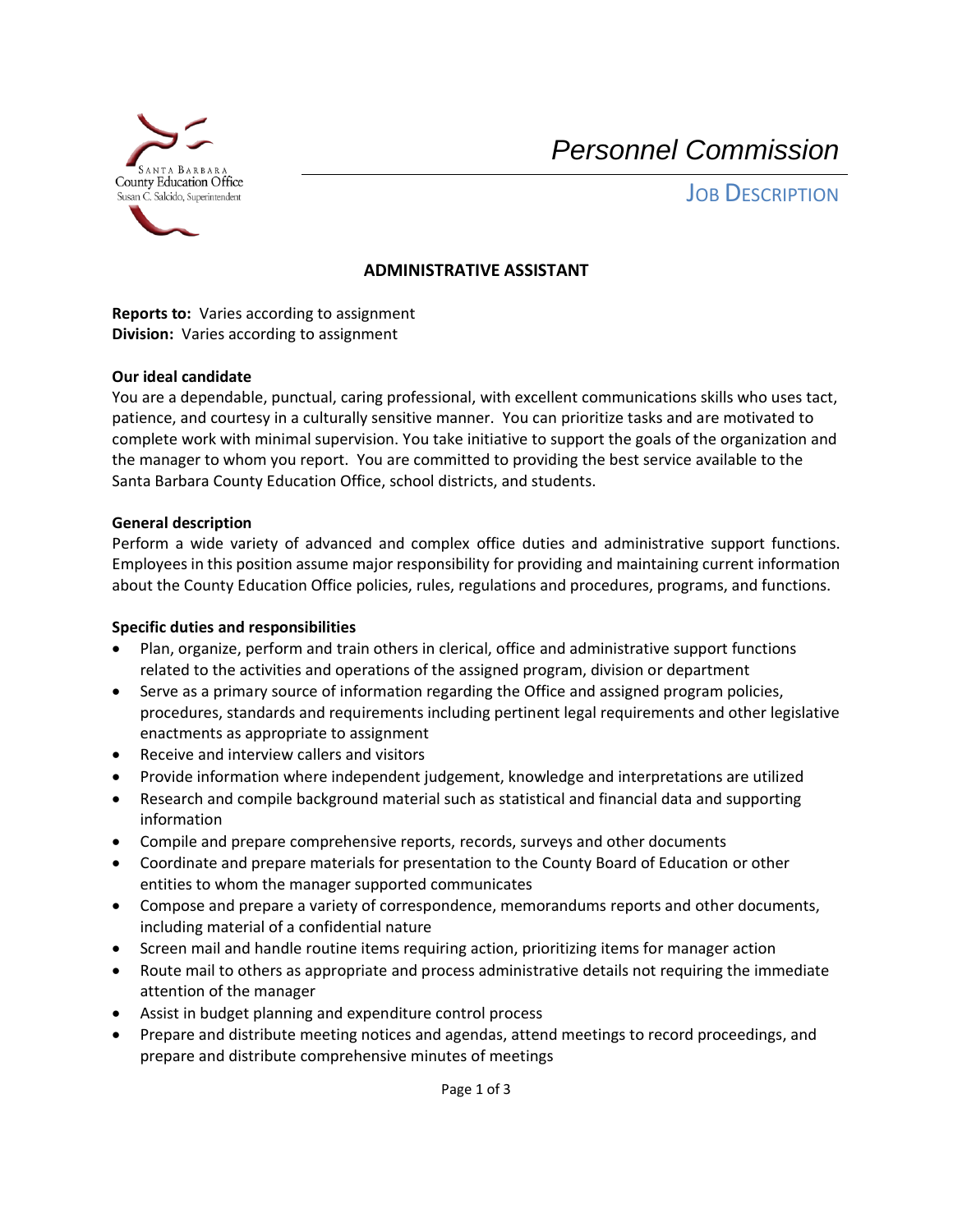

*Personnel Commission*

**JOB DESCRIPTION** 

# **ADMINISTRATIVE ASSISTANT**

- Establish and maintain a wide variety of manual and computerized files and records including but not limited to records of various state and federal projects
- Maintain confidential information and records
- May assist with ordering, inventory and distribution of office supplies and forms for the assigned program
- Prepare purchase orders and process invoices
- May assist with setting up and processing of numerous contracts for contractors
- Prepare and maintain calendar of activities, meetings, and events
- Schedule appointments, conferences and meetings
- Arrange travel accommodations and process travel claims
- May assist with updating and maintaining web pages or information for web pages
- Assist with online registration for numerous department workshops and events
- Assist with event coordination and setup and provide administrative support as needed
- Operate a variety of office machines such as typewriter, personal computer, terminal, printer, fax machine, calculator, copier and specialized equipment common to assigned program or office
- May direct, train and provide input for the evaluation of clerical support staff
- Perform other job related duties as assigned

### **Requirements**

Education: Graduation from high school supplemented by evidence of business or office courses or administrative support experience

Experience: four years of increasingly responsible office experience

### **Knowledge and skills**

- Modern office practices, procedures and equipment
- Basic administrative procedures
- Personal computers and industry standard software applications, including Microsoft Office, Filemaker, Escape, Excel, and other software programs pertinent to the functions of the assigned department
- Telephone techniques and etiquette that provide a high professional standard of service to others and demonstrate a calm and patient demeanor
- Statistical and financial record-keeping
- Correct English usage, grammar, spelling, punctuation and vocabulary
- Oral and written communication skills